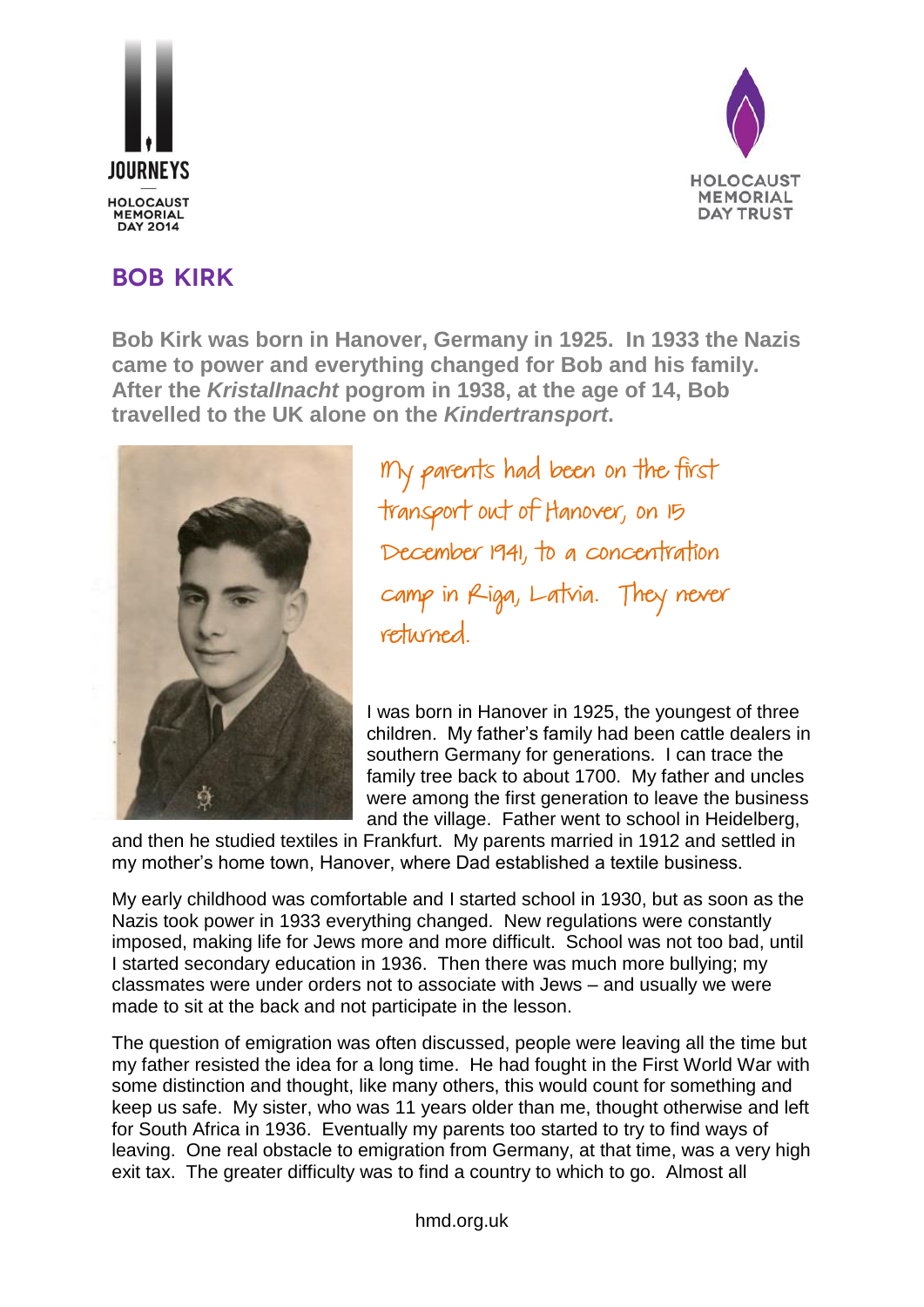countries worldwide had economic and labour problems and did not allow unlimited immigration. Some required a guarantee from a resident, certifying that the intended immigrant would not rely on state social services. Others had quotas — limits on the number of people allowed in each year. My parents made many applications, but all were refused.

In November 1938 the Nazis organised a major pogrom, when hundreds of synagogues throughout Germany and Austria were destroyed, homes and businesses attacked. That pogrom became known as *KristallInacht*— the night of broken glass. 30,000 Jews were arrested and sent to concentration camps. After that, all Jewish children had to leave state schools. Of course, the Jewish schools became very overcrowded. It was now clear the Jewish community was in great danger. The British parliament agreed that 10,000 unaccompanied children could be admitted to the country. An organisation called *Kindertransport* (Children's Transport) was set up to deal with this. They collected the names of those who wanted to come, organised transport, provided people to accompany the children and found places for them to go.

On 3rd May 1939, aged 14, I left Hanover and travelled to England via Holland. The first stop inside the Dutch border was wonderful. We were met by kind people with drinks and food — and smiles. There had been no smiles from a grown-up outside the family for a long time. My transport went to Liverpool Street. We were taken to a large underground hall, where we all sat on our little suitcases, with name labels round our necks, and waited to be called for. I was collected by a gentleman by the name of Smith - that is all I ever knew about him — and taken to a beautiful house in Hampstead, where I was handed over to the housekeeper. Mr Smith was a very generous man. Every child had to have a guarantee of £50; he had sponsored six of us to the tune of £300— quite a lot in 1939. Each of us stayed with him for a week or so until the next one arrived, and then we had to move on. This was fair, but I had not known it would happen. At this point I did not speak English, so perhaps I just had not understood what had been said. Next I stayed with a family in Greenford, the Morris family who had two young children of their own. They sent me to school, where I started to learn some English. The first lesson, luckily, happened to be poetry, which caught my imagination.

This family had also sponsored another boy, and when Henry arrived it was a case of 'we would love to keep you, but …' The Morris family emigrated to Canada eventually, but we are still in touch. Following this I went to a hostel at Westgate in Kent. I have no idea how many of us there were, it felt like hundreds. There was nothing for us to do, no thought seemed to have been given to keeping us occupied. Eventually, at the end of August, I returned to yet another hostel in London, just in time to join a school and be evacuated at the beginning of the war. We were sent to Whipsnade — and there was a re-run of our Liverpool Street arrival. The children sat on their cases on one side of the village hall with the local people on the other side, and we waited to be chosen. In the end just three of us, all refugees, were left and a couple of very kind ladies, sisters, who ran a chicken farm, took the three of us. The evacuees became the village school, absorbing all the local children who, up to that time, had been taken by bus to other villages for their education. We had arrived with three teachers, but shortly after, two were called away, leaving one lady to look after the whole range from infants to near school-leavers. Two of us, myself